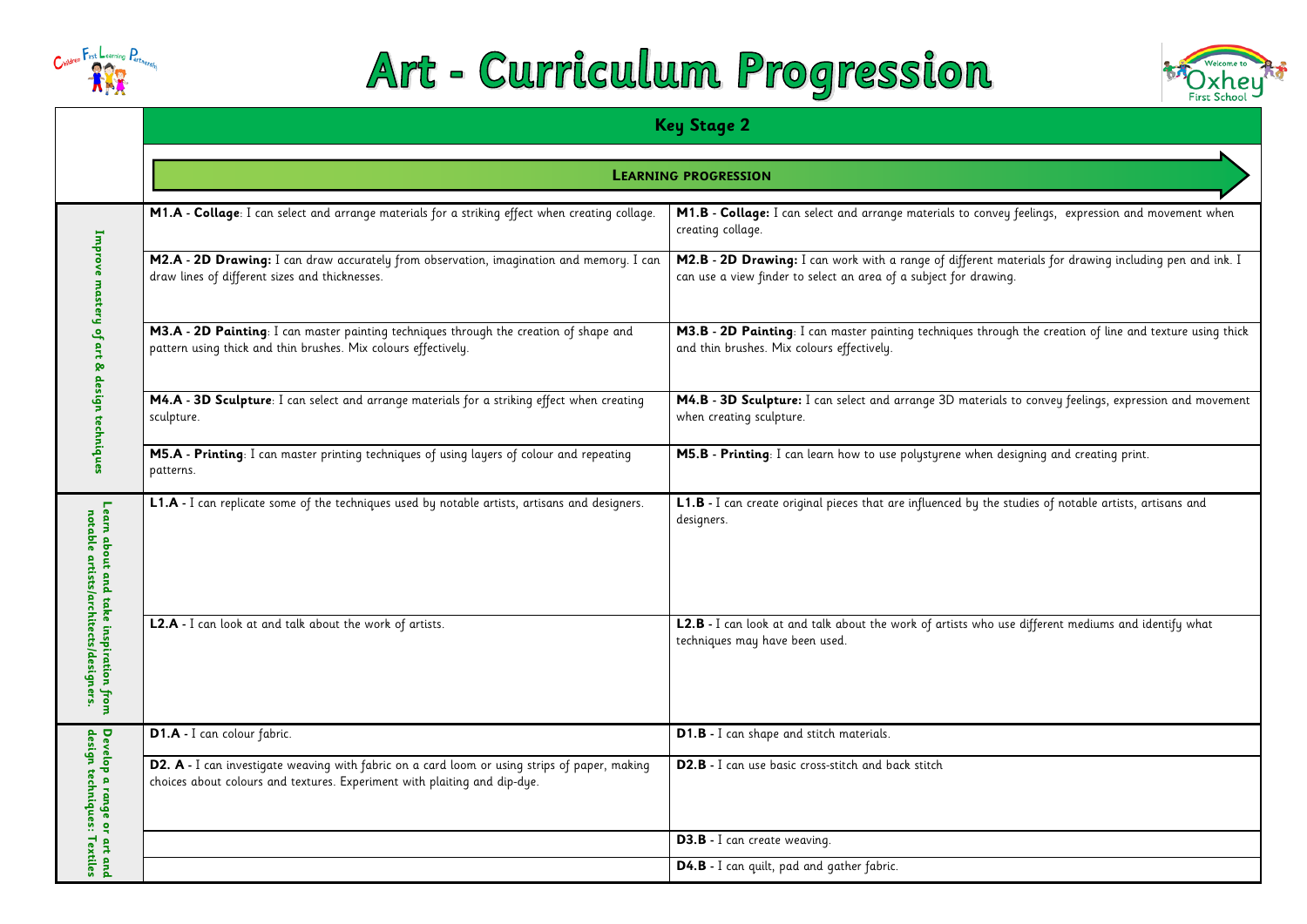### M1.A, **M1.B**, M4.A, **M4.B** M2.A, **M2.B**, L1.A, **L1.B**, L2.A, **L2.B** D1.A, L1.A, **L1.B**, L2.A, **L2.B**, M5.A, **M5.B**

## am Morris and Francis Fowke

ropriate artist, create, original, influenced, studies, artisan, designer, look, discuss, feel, work of artist, ediums, techniques, used. share, review, reflect, printing, material, polystyrene, design, make print, ementary, contrasting, pale, bold, earthy, vibrant, subtle, patterns, repeated,

- in be coloured for a purpose<mark>.</mark>
- r fabric in different ways.
- can be used to achieve a replicated pattern.
- rinting techniques to layer colour and
- olystyrene tiles to create a repeated print.
- al artists have their own distinct styles and
- ate some of the techniques used by notable ard designers.
- original pieces that are influenced by the ables artists, artisans and designers.
- fy notable aspects of pieces of art and
- techniques may be used by different artists  $\mathop{\text{if}}$ y these.



|                                       | <b>Cycle A</b>                                                                                                                                                                                                                                                                                                                                                                                                                                                               |                                                                                                                                                                                                                                                                                                                                                                                                                                                                                                                                                                                                                                                                                                                                                                                       |                                                                                                                                                                                                                                                                            |
|---------------------------------------|------------------------------------------------------------------------------------------------------------------------------------------------------------------------------------------------------------------------------------------------------------------------------------------------------------------------------------------------------------------------------------------------------------------------------------------------------------------------------|---------------------------------------------------------------------------------------------------------------------------------------------------------------------------------------------------------------------------------------------------------------------------------------------------------------------------------------------------------------------------------------------------------------------------------------------------------------------------------------------------------------------------------------------------------------------------------------------------------------------------------------------------------------------------------------------------------------------------------------------------------------------------------------|----------------------------------------------------------------------------------------------------------------------------------------------------------------------------------------------------------------------------------------------------------------------------|
|                                       | Pompeii                                                                                                                                                                                                                                                                                                                                                                                                                                                                      | <b>Within the Tropics</b>                                                                                                                                                                                                                                                                                                                                                                                                                                                                                                                                                                                                                                                                                                                                                             |                                                                                                                                                                                                                                                                            |
| Curriculum<br>Progression<br>Code     | M1.A, M1.B, M4.A, M4.B                                                                                                                                                                                                                                                                                                                                                                                                                                                       | M2.A, M2.B, L1.A, L1.B, L2.A, L2.B                                                                                                                                                                                                                                                                                                                                                                                                                                                                                                                                                                                                                                                                                                                                                    | D1.A, L1.                                                                                                                                                                                                                                                                  |
| Significant<br><b>Person</b>          | <b>Grayson Perry</b>                                                                                                                                                                                                                                                                                                                                                                                                                                                         | Henri Rousseau                                                                                                                                                                                                                                                                                                                                                                                                                                                                                                                                                                                                                                                                                                                                                                        | Willic                                                                                                                                                                                                                                                                     |
| Vocabulary<br>introduced/<br>embedded | select, arrange, materials, paper, thin card, foil, tissue paper, crepe<br>paper, felt, foam, overlap, clay, modelling, string, tape, boxes,<br>tubes, plastic bottles, striking effect, texture, tactile, fine, uneven,<br>raised, coarse, glossy, 3D, shape, form, coiled, symmetrical,<br>twisted, rounded, proportioned, share, review, reflect, evaluate.                                                                                                               | observation, accurately, imagination, memory, line, size, thickness,<br>delicate, flowing, continuous, solid, tone, subtle, contrasting, dramatic,<br>broken, monochromatic, share, review, reflect, evaluate, name of<br>appropriate artist, replicate, copy, notable, artist, artisan, designer,<br>look, discuss, feel, work of artist.                                                                                                                                                                                                                                                                                                                                                                                                                                            | Name of appr<br>notable, artist<br>identify, me<br>evaluate, master<br>colour, comple                                                                                                                                                                                      |
| I know                                | How to select appropriate collaging materials.<br>How to arrange collage materials for a striking effect.<br>That my choice of materials can convey feelings,<br>expression and movement when creating collage.<br>How to select appropriate materials for sculpture.<br>That I can arrange materials for a particular or striking<br>effect.<br>That my choice of 3D materials (such as junk or clay) can<br>convey feelings, expression and movement through<br>sculpture. | How to draw accurately from observation.<br>How to draw accurately from imagination.<br>How to draw accurately from memory.<br>That I can draw lines of different sizes and thicknesses.<br>How to use a range of different materials for drawing<br>including pen and ink.<br>How to use a view finder to select an area of a subject for<br>drawing.<br>That individual artists have their own distinct styles and<br>techniques.<br>How to replicate some of the techniques used by notable<br>artists, artisans and designers.<br>How to create original pieces that are influenced by the<br>studies of notables artists, artisans and designers.<br>How to identify notable aspects of pieces of art and discuss.<br>That different techniques may be used by different artists | That fabric ca<br>How to colour<br>That printing<br>How to use pr<br>pattern.<br>How to use po<br>That individuc<br>techniques.<br>How to replice<br>artists, artisan<br>How to create<br>studies of note<br>How to identi<br>discuss.<br>That different<br>and can identi |

#### **The Victorians**